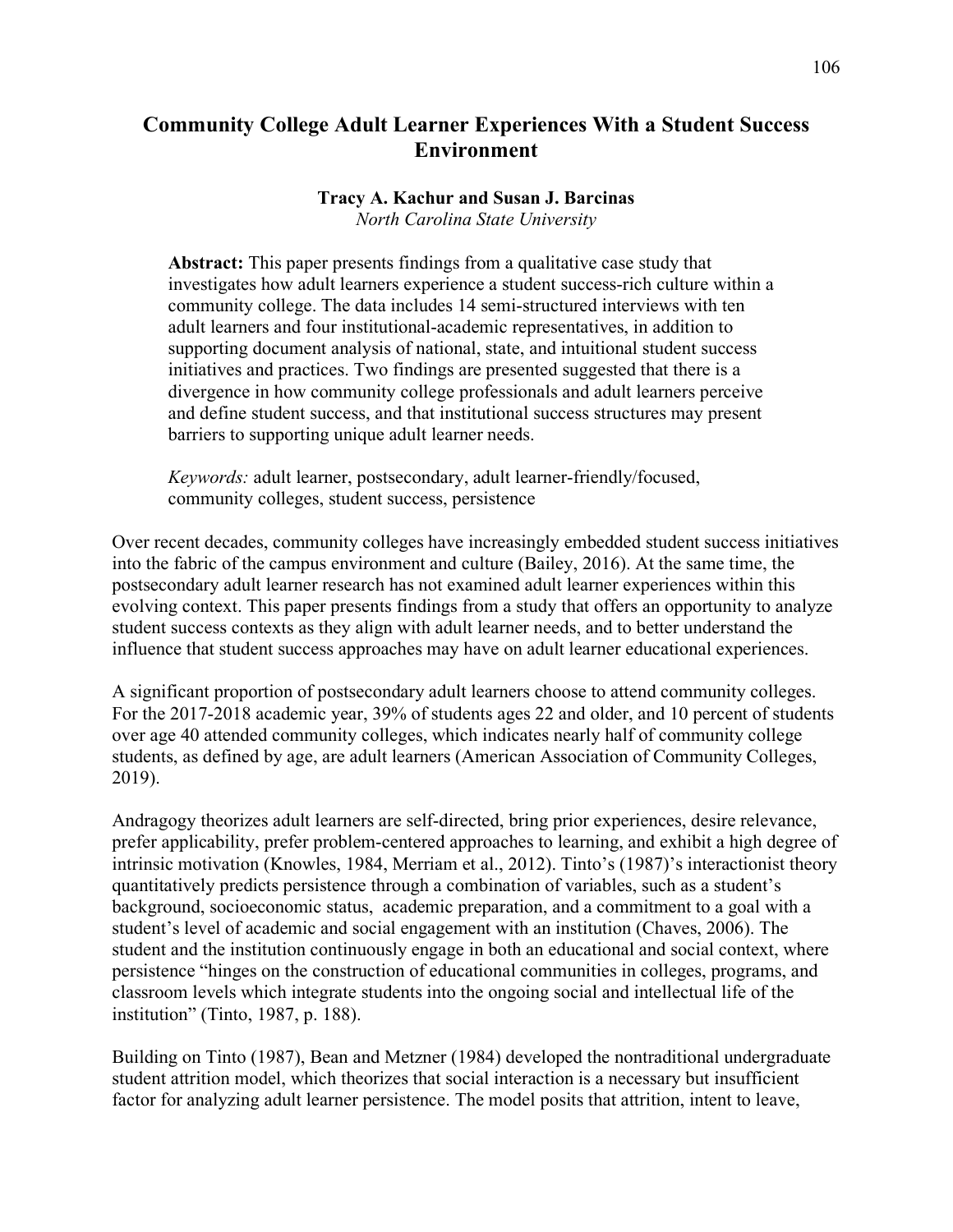student background, and environmental variables and the interactions among these variables hold more significance on adult learner persistence than the effect of academic and social integration (Oden, 2011). Additional research holds that if the academic and environmental factors are positive, an adult learner will persist; when both are negative, they will not (Burns & Durojaiye, 2017; Crawford-Sorey & Duggan, 2008). When academics are positive, but the environment is negative, the adult learner will not be as persistent. Finally, if the environment is positive, but the academics are negative, the adult learner will be more likely to persist because support is in place to guide completion (Burns & Durojaiye, 2017; Crawford-Sorey & Duggan, 2008).

When an adult learner experiences certain types of stress or barriers, she/he will not persist even with a high GPA, though with positive institutional support he/she will persist (Burns  $\&$ Durojaiye, 2017; Capps, 2012; Garner, 2019). Poor academic performance does not necessarily impact persistence if the adult learner feels supported (Capps, 2012; Garner, 2019). Clark (2012) examined adult learner persistence at a community college. Building upon Schlossberg's (1989) theory of marginality and mattering and Rendon's (1994) theory of validation, Clark (2012) explored adult learners' self-perceptions of factors that positively impact their persistence. The study concluded that an adult learner is likely to persist when faculty and staff demonstrate that the adult learner's presence and contributions mattered, which is consistent with Schlossberg's (1989) theory.

For the past decade, a dramatic shift has redefined commitment to access and equity to support underrepresented populations, align programs with  $21<sup>st</sup>$ -century careers, and increase institutional transparency (Bailey, 2016). This movement, referred to as *student success*, is characterized by a data-driven culture that is measured and evidenced by degree or credential completion rates, clearly designed pathways, and labor market outcomes (Bailey et al., 2005; McClenney, 2013: Wyner, 2014).

The Council for Adult and Experiential Learning's (CAEL, 1999) benchmarking study identified best practices used by colleges and universities that effectively focused adult learners. Currently, CAEL's (2020) Ten Principles for Effectively Serving Adult Learners serves as a vital resource framework. Framework principles provide a consistent and understandable structure that shapes adult learner experiences and institutional response to adult learner needs, as well as adult learner success and completion. Other initiatives such as CAEL's (2018) Adult Learner 360 help institutions assess whether their environment exemplifies AFLI and offers tools and best practices to implement ALFI principles. That said, few institutions engage in this benchmarking, even those who self-identify as welcoming to adult learners (Erisman and Steele, 2015). The reasons for this are complex, with Erisman and Steele (2015), suggesting there is a lack of general awareness of resources and research regarding adult learner importance and this leads to reduced leadership buy-in.

The student success environment builds upon an assumption that consistently offered wraparound strategies will ensure success and completion for all students (Bragg & Durham, 2012). This presumes that all students, including adult learners, seek completion of a specific subset of credentials, learn at the same pace and in the same manner, or if not, will nonetheless benefit from the supports. At present there is no empirical or best practices data which focuses on the nature of adult learner experiences within a student success community college context.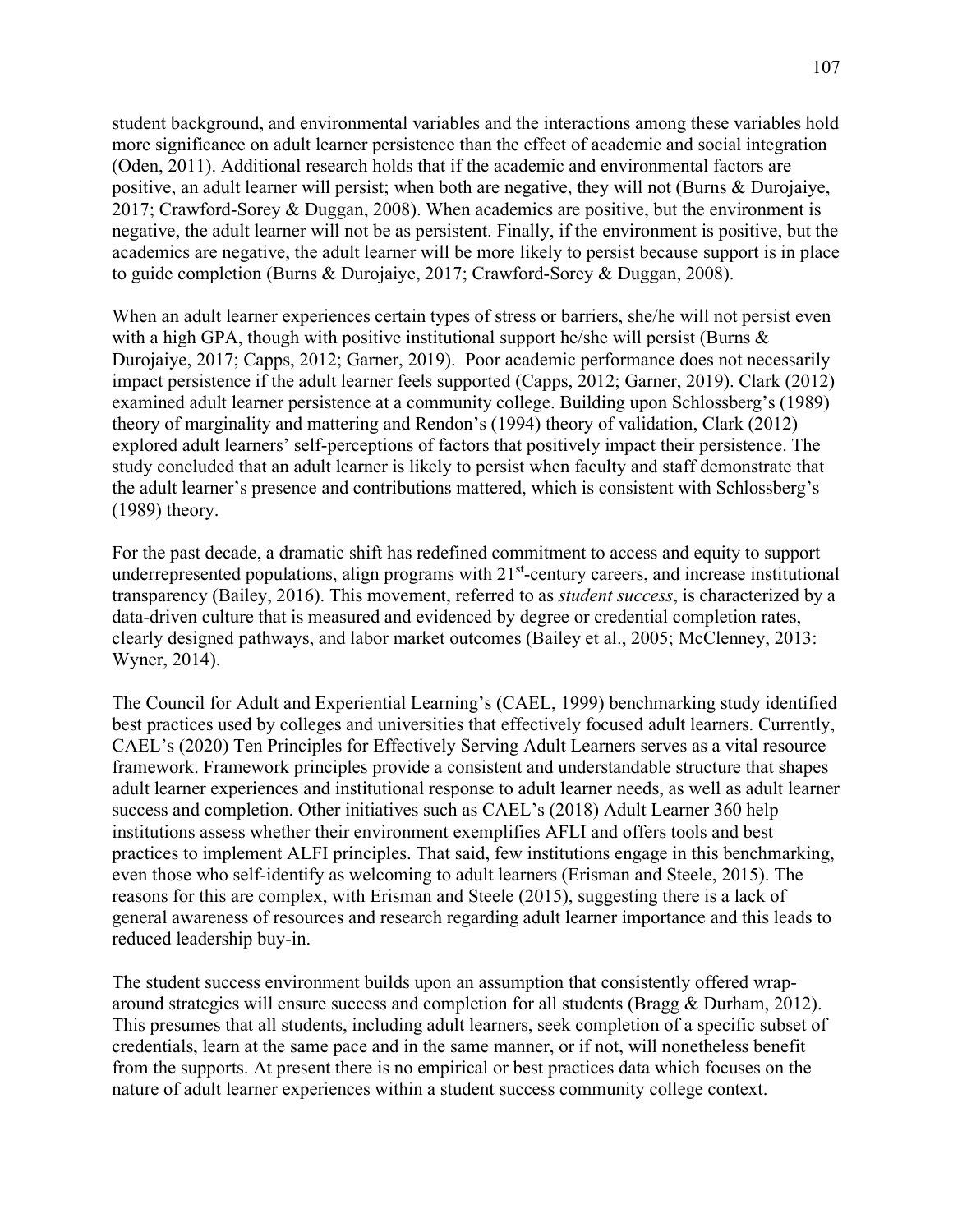## **Research Design**

An instrumental case study is appropriate when the research seeks to understand more than just the case or something that is not obvious to the researcher as an observer (Baxter & Jack, 2008; Stake, 1995; Tellis, 1979). The research question follows: How do adult learners uniquely perceive their student experiences at a community college immersed in a student success culture?

The site met the following criteria as a community college that, (a) self-identified as student success focused; (b) had evidence of student success initiatives, policies and practices (consistent with state and national definitions); and, (c) immersed in student success goals and methods for a minimum of three years. Southeastern Community College (SCC) is a medium-sized community college that serves two rural counties in a southeastern state. In addition, SCC was an early adopter and participated in numerous funded national student success initiatives and has cultivated a culture based on an explicit student success driven climate.

SCC's demographics included students with an average student age of 24. Adult learners, students over the age of 25, represent 38% of enrollment (SCC, 2018). When disaggregated, the enrollment at SSC presented a lower average age because students under age 24 consisted of traditional-age learners (18-24 years) and of early college/career learners who were under age 18. SCC has 170 curriculum and continuing education programs.

The data collection included 14 semi-structured interviews, 10 with adult learners and four with academic student success professionals and document analysis of strategic vision, policy, advising, and student success indicator data. A priori and open coding phases were completed, and this paper presents two of the study findings.

## **Finding #1: Community College Professionals and Adult Learners Define and Operationalize Student Success Definitions in Divergent Ways**

During the interviews, community college professionals defined student success in structured, normative ways that aligned with the national student success movement. Their responses reflected the institutional definitions of students acquiring or completing a credential within a specified timeframe, the avoidance of swirling patterns, and the implementation of specific uniform institution-wide strategies such as guided pathways, or student success courses. The community college professionals who are in direct contact with adult learners grappled with pressure. They wanted to recognize and support an adult learner's desire to set their own goals and were required to prioritize institutional expectations. Academic representative #1 described how sometimes the adult learner's goal is minimalized and replaced by SCC's goal for student success.

I think we have student success when the student meets their goal. That doesn't always match up with we're measuring as being successful at a community college. *Sometimes student success, they might get their goal, but it wasn't their goal to begin with*. On some levels, we are seen as the student is not successful. *We have students who leave without completing a credential, but that was their goal*. *I thought we were successful with the student if they met their personal goal* [emphasis added].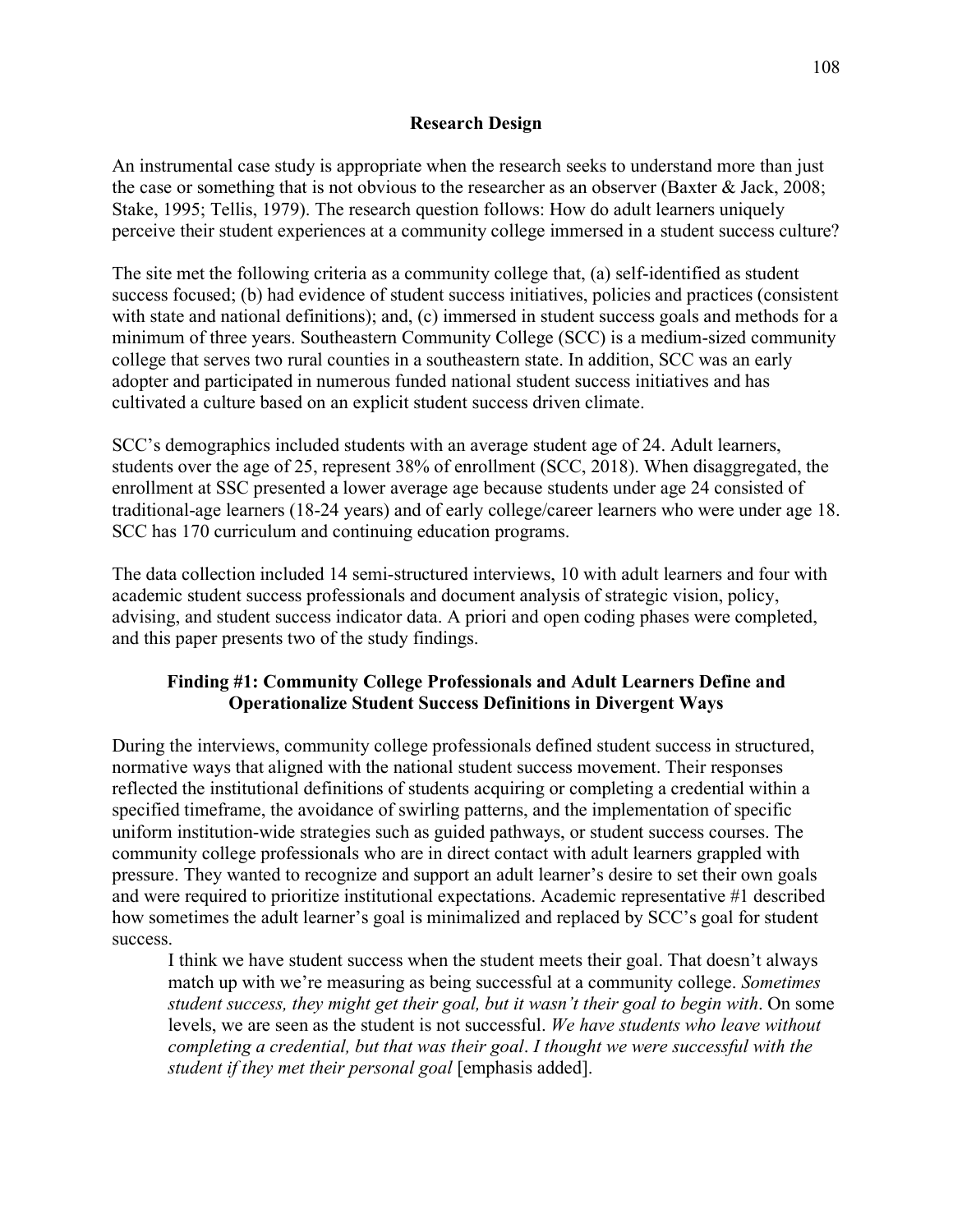In contrast, the adult learner participants defined their student success as the meeting of an individual goal and achieving a balance between intrinsic and extrinsic motivations. Swirling patterns were viewed as 'okay' as long as they were a means of balancing professional and personal goals. The adult learners defined success *as meeting their individual goals for their betterment or benefiting their careers as measured against what was before their enrollment at SCC*. Coley, a retired and disabled military veteran, used his 9/11 education benefits to pursue lifelong learning for his benefit.

After being retired from the military, I was able to use my 9/11 GI bill [educational benefit]. These [degrees] are just for me. It's knowledge. It was interest. I was able to take, with general education especially, a lot of political sciences, histories, biologies, lots of stuff that I had been interested in or that I hadn't been able to do before.

## **Finding #2: The Student Success Practice of Student Identity as "Alike" and the Uniqueness of an Adult Learner are Somewhat in Conflict.**

The data suggested that for academic student success professionals, there was institutional buy-in that it was important to follow the recommended priority categories of analysis to guide their policies and practices. While some categories, such as tracking completion patterns and benchmarks of success for students of color were disaggregated, in general students who were adult, first generation or unique in other ways were categorized and labeled within a larger category of nontraditional. While on the surface, this makes logical sense and is a small change, it created a sense of environmental pressure to disregard or consider unique adult learner identity, characteristics and needs as a part of the prioritization of a uniform larger nontraditional category. For adult learners, they had a keen awareness or feeling associated with not being recognized at the institutional or classroom level as adult learners. The importance of this label was significant – it meant that adult learners bumped into moments where their presence and needs were set aside or unacknowledged, or at times, acknowledged but not addressed.

This working culture also surfaced in terms of mandatory institutional success supports – for instance, student success first year courses or tutoring services, inadvertently serving as one more barrier for adult learners who were already balancing multiple work, family and professional demands in addition to their student role. Psychologically, the adult learner participants shared that it also was a subtle reminder that their unique needs, which they recognized as important, were not viewed as important by the community college.

### **Discussion**

The study findings signal that well intentioned student success strategies which are especially at the forefront in community colleges may in fact lead to unintended consequences. Adult learners in this study were caught in a dynamic tension about meeting individual needs and fitting into evolving college priorities and metrics that moved them further rather than closer to an adult learner optional environment. The adult learner participants in this study clearly appreciated the availability of support structures and were aware of student success language, initiatives and climate. Just as the learners suppressed elements of their adult learner identity, the institutional professionals also described an awareness and a concomitant suppression or bracketing of adult learner presence and expectations or needs as a direct response to student success culture.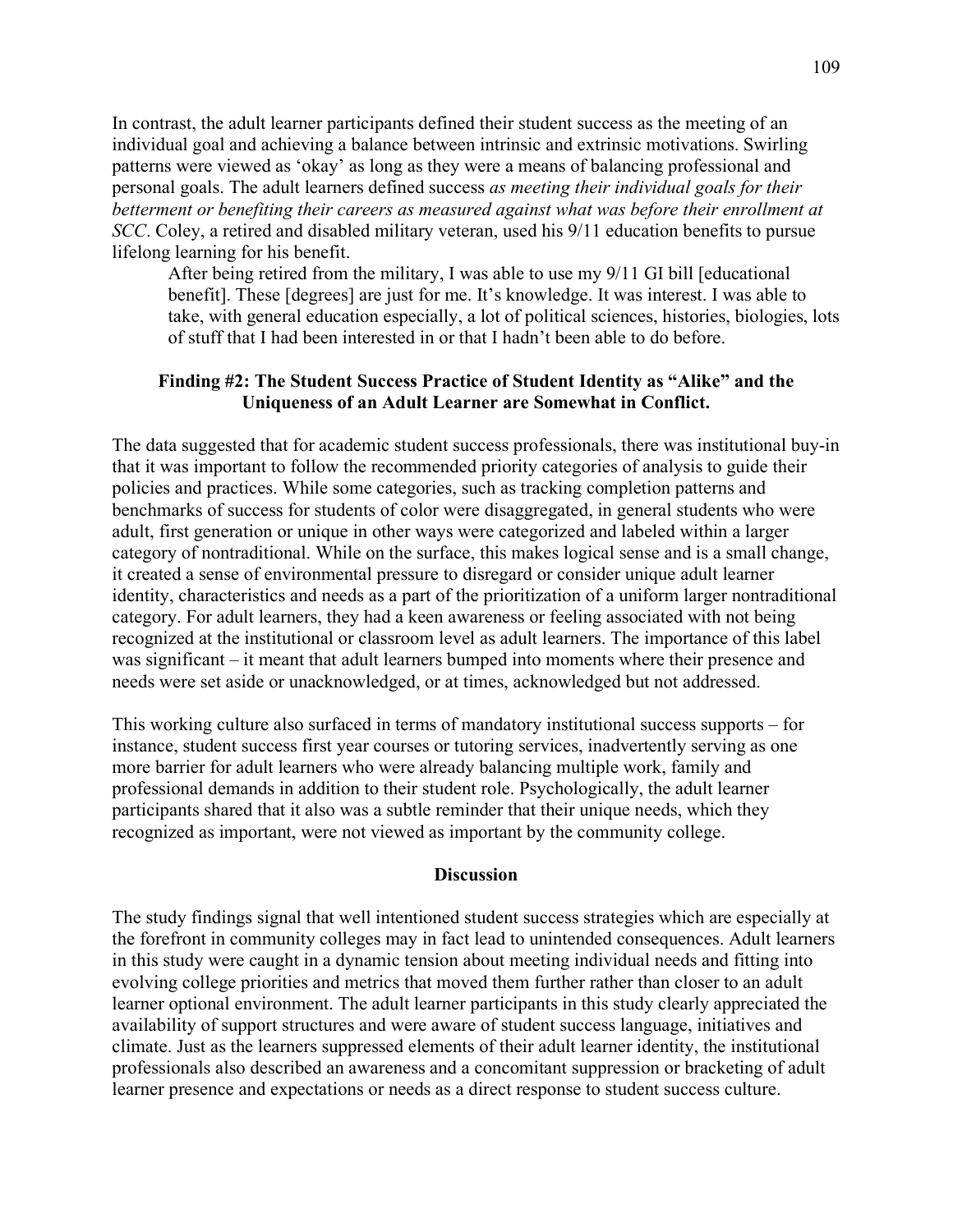Frontline faculty and staff play a pivotal role as facilitators, mentors, and a person-to-person touchpoint for academic and support services.

### **References**

- American Association of Community Colleges. (2019). *Fast facts, 2019*. <https://www.aacc.nche.edu/research-trends/fast-facts/>
- Bailey, T. (2016). The need for comprehensive reform: From access to completion. *New Directions for Community Colleges*, *2016*(176), 11-21.<https://doi.org/10.1002/cc.20218>
- Bailey, T., Jenkins, D., & Leinbach, T. (2005). Is Student Success Labeled Institutional Failure? Student Goals and Graduation Rates in the Accountability Debate at Community Colleges. CCRC Working Paper No. 1. *Community College Research Center, Columbia University*.<https://eric.ed.gov/?id=ED489101>
- Baxter, P., & Jack, S. (2008). Qualitative case study methodology: Study design and implementation for novice researchers. *The Qualitative Report*, *13*(4), 544-559. <http://nsuworks.nova.edu/tqr/vol13/iss4/2>
- Bean, J. P., & Metzner, B. S. (1985). A conceptual model of non-traditional undergraduate student attrition. *Review of Educational Research*, *55*(4), 485-540. <https://doi.org/10.3102%2F00346543055004485>
- Bragg, D. D., & Durham, B. (2012). Perspectives on access and equity in the era of (community) college completion. *Community College Review*, *40*(2), 106-125. <https://doi.org/10.1177%2F0091552112444724>
- Brint, S. & Karabel, J. (1989). *The diverted dream: Community colleges and the promise of educational opportunity in America, 1900-1985.* Oxford, UP. 23-66.
- Burns, B., & Durojaiye, A. (2017). *The long road: Adult student retention at a rural community college: A case study* [master's capstone]. Vanderbilt University Repository. <https://ir.vanderbilt.edu/handle/1803/8450?show=full>
- Capps, R. (2012). Supporting adult-student persistence in community colleges. *Change: The Magazine of Higher Learning*, *44*(2), 38-44. <https://doi.org/10.1080/00091383.2012.655218>
- Clark, L. (2012). When non-traditional is traditional: A faculty dialogue with graduating community college students about persistence. *Community College Journal of Research and Practice, 36*(7), 511-519.<http://doi.org/10.1080/10668926.2012.664090>
- Community College Research Center & American Association of Community Colleges Pathways Project (2016). *The movement toward pathways*. AACC Pathways Project. <https://www.aacc.nche.edu/programs/aacc-pathways-project/>
- Council for Adult and Experiential Learning, (1999). *Serving adult learners in higher education: Findings from CAEL's benchmarking* study.
	- [https://digital.hagley.org/08150035\\_2020\\_S19\\_002\\_24\\_Serving](https://digital.hagley.org/08150035_2020_S19_002_24_Serving)
- Council for Adult and Experiential Learning. (2018, July). *Adept at adapting: Adult learner 360 case studies on how institutions listen to students, faculty, and staff to redesign S\services for adult learners*.<https://www.cael.org/publication/adultlearner360casestudies>
- Council for Adult and Experiential Learning, (2020). *Ten principles for effectively serving adults*. [https://www.cael.org/higher-education-ten-principles?hsCtaTracking=ec52a84a](https://www.cael.org/higher-education-ten-principles?hsCtaTracking=ec52a84a-ddb3-45e0-bd8c-d69e7b5c4959%7Ca0c93926-68cc-4c4f-b318-23964ad28d2e)[ddb3-45e0-bd8c-d69e7b5c4959%7Ca0c93926-68cc-4c4f-b318-23964ad28d2e](https://www.cael.org/higher-education-ten-principles?hsCtaTracking=ec52a84a-ddb3-45e0-bd8c-d69e7b5c4959%7Ca0c93926-68cc-4c4f-b318-23964ad28d2e)